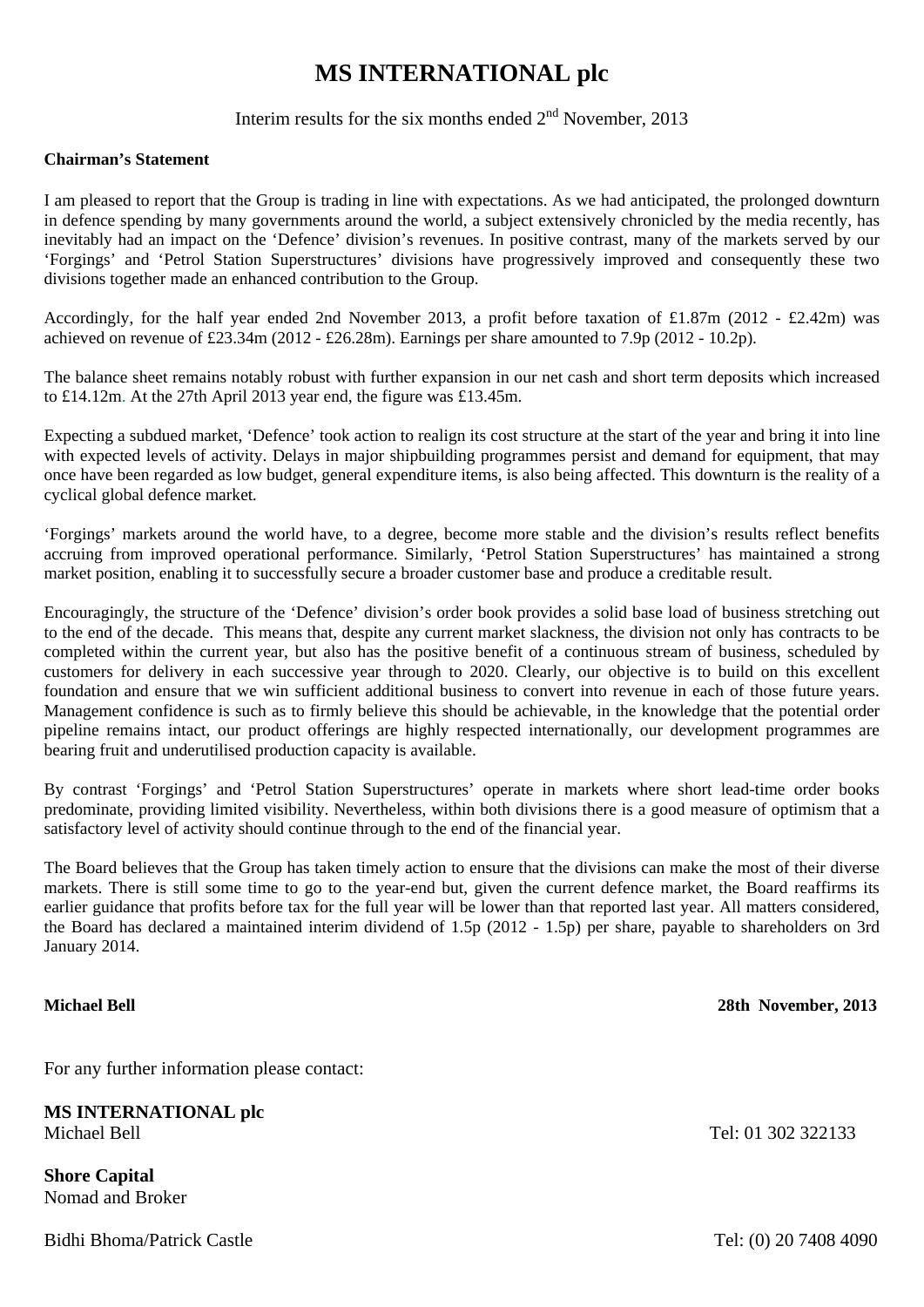### **Independent Review Report to MS INTERNATIONAL plc**

### **Introduction**

We have been engaged by the Company to review the condensed set of financial statements in the half-yearly financial report for the 27 weeks ended 2nd November, 2013, which comprises the Interim condensed consolidated income statement, Interim condensed consolidated statement of comprehensive income, Interim condensed consolidated statement of financial position, Interim Group statement of changes in equity, Interim Group cash flow statement and the related explanatory notes. We have read the other information contained in the half yearly financial report and considered whether it contains any apparent misstatements or material inconsistencies with the information in the condensed set of financial statements.

This report is made solely to the Company in accordance with guidance contained in International Standard on Review Engagements 2410 (UK and Ireland) "Review of Interim Financial Information Performed by the Independent Auditor of the Entity" issued by the Auditing Practices Board. To the fullest extent permitted by law, we do not accept or assume responsibility to anyone other than the Company, for our work, for this report, or for the conclusions we have formed.

### **Directors' Responsibilities**

The half-yearly financial report is the responsibility of, and has been approved by, the directors. The directors are responsible for preparing the half-yearly financial report in accordance with the Disclosure and Transparency Rules of the United Kingdom's Financial Conduct Authority.

As disclosed in note 2, the annual financial statements of the Group are prepared in accordance with IFRSs as adopted by the European Union. The condensed set of financial statements included in this half-yearly financial report has been prepared in accordance with International Accounting Standard 34, "Interim Financial Reporting", as adopted by the European Union.

### **Our Responsibility**

Our responsibility is to express to the Company a conclusion on the condensed set of financial statements in the halfyearly financial report based on our review.

### **Scope of Review**

We conducted our review in accordance with International Standard on Review Engagements (UK and Ireland) 2410, "Review of Interim Financial Information Performed by the Independent Auditor of the Entity" issued by the Auditing Practices Board for use in the United Kingdom. A review of interim financial information consists of making enquiries, primarily of persons responsible for financial and accounting matters, and applying analytical and other review procedures. A review is substantially less in scope than an audit conducted in accordance with International Standards on Auditing (UK and Ireland) and consequently does not enable us to obtain assurance that we would become aware of all significant matters that might be identified in an audit. Accordingly, we do not express an audit opinion.

### **Conclusion**

Based on our review, nothing has come to our attention that causes us to believe that the condensed set of financial statements in the half-yearly financial report for the 27 weeks ended 2nd November, 2013 is not prepared, in all material respects, in accordance with International Accounting Standard 34 as adopted by the European Union and the Disclosure and Transparency Rules of the United Kingdom's Financial Conduct Authority.

Ernst & Young LLP Leeds 28th November, 2013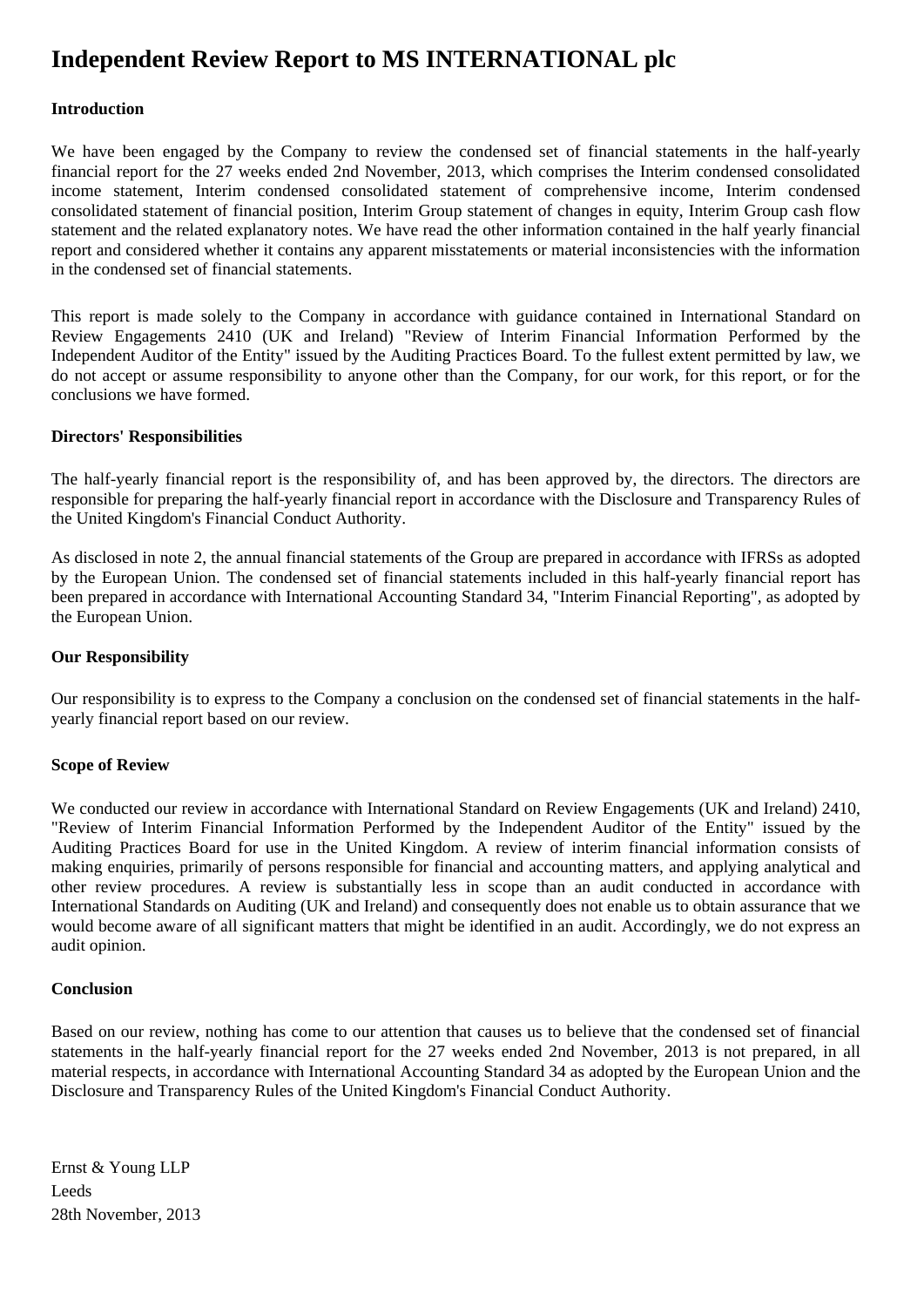### **Interim condensed consolidated income statement**

|                                                                    | 27 weeks         | 26 weeks     |
|--------------------------------------------------------------------|------------------|--------------|
|                                                                    | ended 2nd        | ended 27th   |
|                                                                    | Nov., 2013       | Oct., 2012   |
|                                                                    | unaudited        | unaudited    |
|                                                                    | £000             | $\pounds000$ |
|                                                                    |                  | restated*    |
| Products                                                           | 16,507           | 16,576       |
| Contracts                                                          | 6,836            | 9,703        |
| Revenue                                                            | 23,343           | 26,279       |
| Cost of sales                                                      | (16, 614)        | (18, 846)    |
| Gross profit                                                       | 6,729            | 7,433        |
| Distribution costs                                                 | (1,227)          | (1,174)      |
| Administrative expenses                                            | (3, 468)         | (3,721)      |
| <b>Operating profit</b>                                            | 2,034            | 2,538        |
| Finance income                                                     |                  | 35           |
| Finance costs                                                      | (36)             | (64)         |
| Other finance costs - pension                                      | (127)            | (94)         |
| <b>Profit before taxation</b>                                      | 1,871            | 2,415        |
| Taxation                                                           | (444)            | (567)        |
| Profit for the period attributable to equity holders of the parent | 1,427            | 1,848        |
| Earnings per share: basic and diluted                              | 7.9 <sub>p</sub> | 10.2p        |

### **Interim condensed consolidated statement of comprehensive income**

|                                                                                                         | 27 weeks<br>ended 2nd | 26 weeks<br>ended 27th |
|---------------------------------------------------------------------------------------------------------|-----------------------|------------------------|
|                                                                                                         | Nov., 2013            | Oct., 2012             |
|                                                                                                         | unaudited             | unaudited              |
|                                                                                                         | £000                  | £000                   |
|                                                                                                         |                       | restated*              |
| Profit for the period attributable to equity holders of the parent                                      | 1,427                 | 1,848                  |
| Other comprehensive income to be reclassified to profit or loss in subsequent periods                   |                       |                        |
| Exchange differences on translation of foreign operations                                               | (106)                 | (29)                   |
| Net other comprehensive loss to be reclassified to profit or loss in subsequent periods                 | (106)                 | (29)                   |
| Items not to be reclassified to profit or loss in subsequent periods                                    |                       |                        |
| Actuarial gains/(losses) on defined benefit pension scheme                                              | 1,332                 | (3,029)                |
| Deferred taxation effect                                                                                | (416)                 | 655                    |
| Net other comprehensive income/(loss) not being reclassified to profit or loss in subsequent<br>periods | 916                   | (2,374)                |
|                                                                                                         |                       |                        |
|                                                                                                         |                       |                        |
| Total comprehensive income/(loss) for the period attributable to equity holders of the parent           | 2,237                 | (555)                  |

\*The interim consolidated financial statements as at 27th October, 2012 have been restated to reflect amendments to IAS 19, Employee Benefits, as detailed in note 2.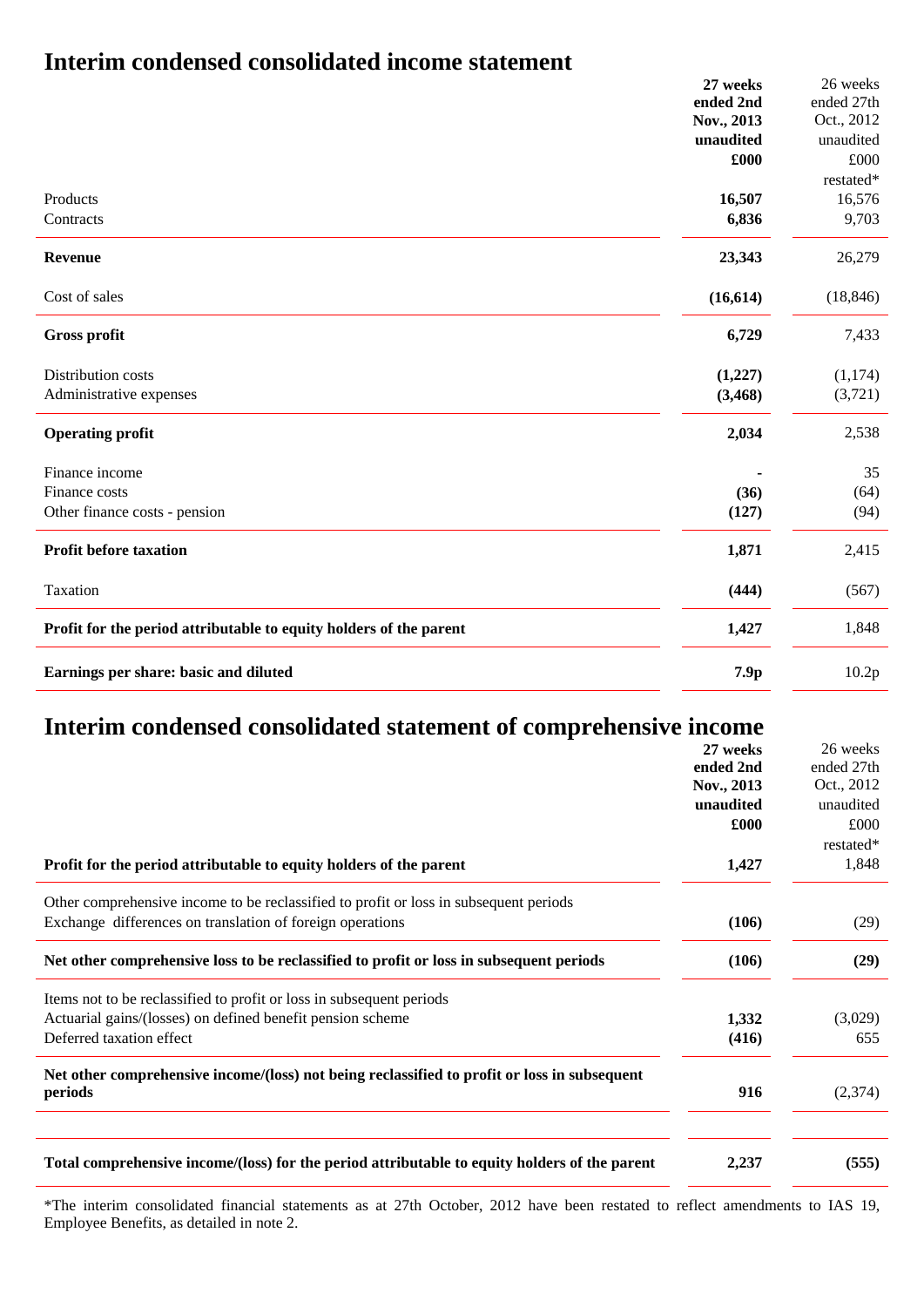# **Interim condensed consolidated statement of financial position as at**

|                                                | 2nd Nov., 2013    | 27th April, 2013 |
|------------------------------------------------|-------------------|------------------|
| <b>ASSETS</b>                                  | unaudited<br>£000 | audited<br>£000  |
| <b>Non-current assets</b>                      |                   |                  |
| Property, plant and equipment                  | 13,486            | 13,755           |
| Intangible assets                              | 4,293             | 4,451            |
| Deferred income tax asset                      | 42                | 280              |
|                                                |                   |                  |
|                                                | 17,821            | 18,486           |
| <b>Current assets</b>                          |                   |                  |
| Inventories                                    | 8,194             | 6,536            |
| Trade and other receivables                    | 12,987            | 13,065           |
| Prepayments                                    | 886               | 520              |
| Cash and short-term deposits                   | 14,121            | 13,447           |
|                                                | 36,188            | 33,568           |
| <b>TOTAL ASSETS</b>                            | 54,009            | 52,054           |
| <b>EQUITY AND LIABILITIES</b><br><b>Equity</b> |                   |                  |
| Issued capital                                 | 1,840             | 1,840            |
| Capital redemption reserve                     | 901               | 901              |
| Other reserves                                 | 2,815             | 2,815            |
| Revaluation reserve                            | 2,574             | 2,532            |
| Special reserve                                | 1,629             | 1,629            |
| Currency translation reserve                   | (45)              | 61               |
| Treasury shares                                | (100)             | (100)            |
| Retained earnings                              | 20,539            | 19,376           |
| <b>Total Equity</b>                            | 30,153            | 29,054           |
| <b>Non-current liabilities</b>                 |                   |                  |
| Defined benefit pension liability              | 5,467             | 6,766            |
|                                                | 5,467             | 6,766            |
| <b>Current liabilities</b>                     |                   |                  |
| Trade and other payables                       | 17,978            | 16,143           |
| Income tax payable                             | 411               | 91               |
|                                                | 18,389            | 16,234           |
| TOTAL EQUITY AND LIABILITIES                   | 54,009            | 52,054           |
|                                                |                   |                  |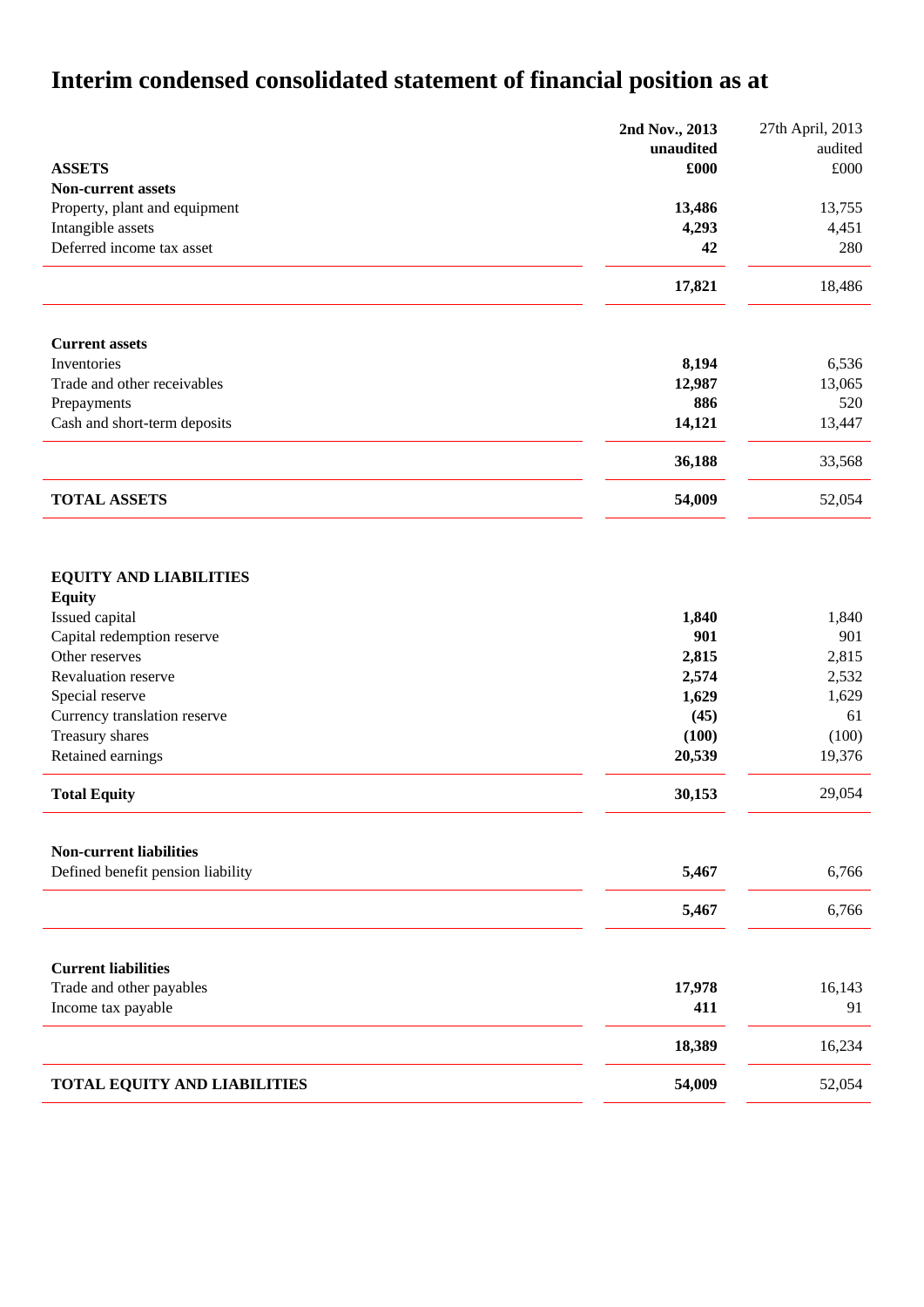# **Interim Group statement of changes in equity**

| $\pounds 000$                          |
|----------------------------------------|
|                                        |
| 29,054                                 |
| 1,427                                  |
| 810                                    |
| 31,291                                 |
| 42                                     |
| (1,180)                                |
| 30,153                                 |
| <b>Total</b><br>unaudited              |
| $\pmb{\pounds}^{\text{r}}000$          |
| 28,405                                 |
| 1,848                                  |
| (2,403)                                |
| 27,850                                 |
| 21                                     |
| (1,180)                                |
| 26,691                                 |
| 19,376<br>earnings<br>18,293<br>17,113 |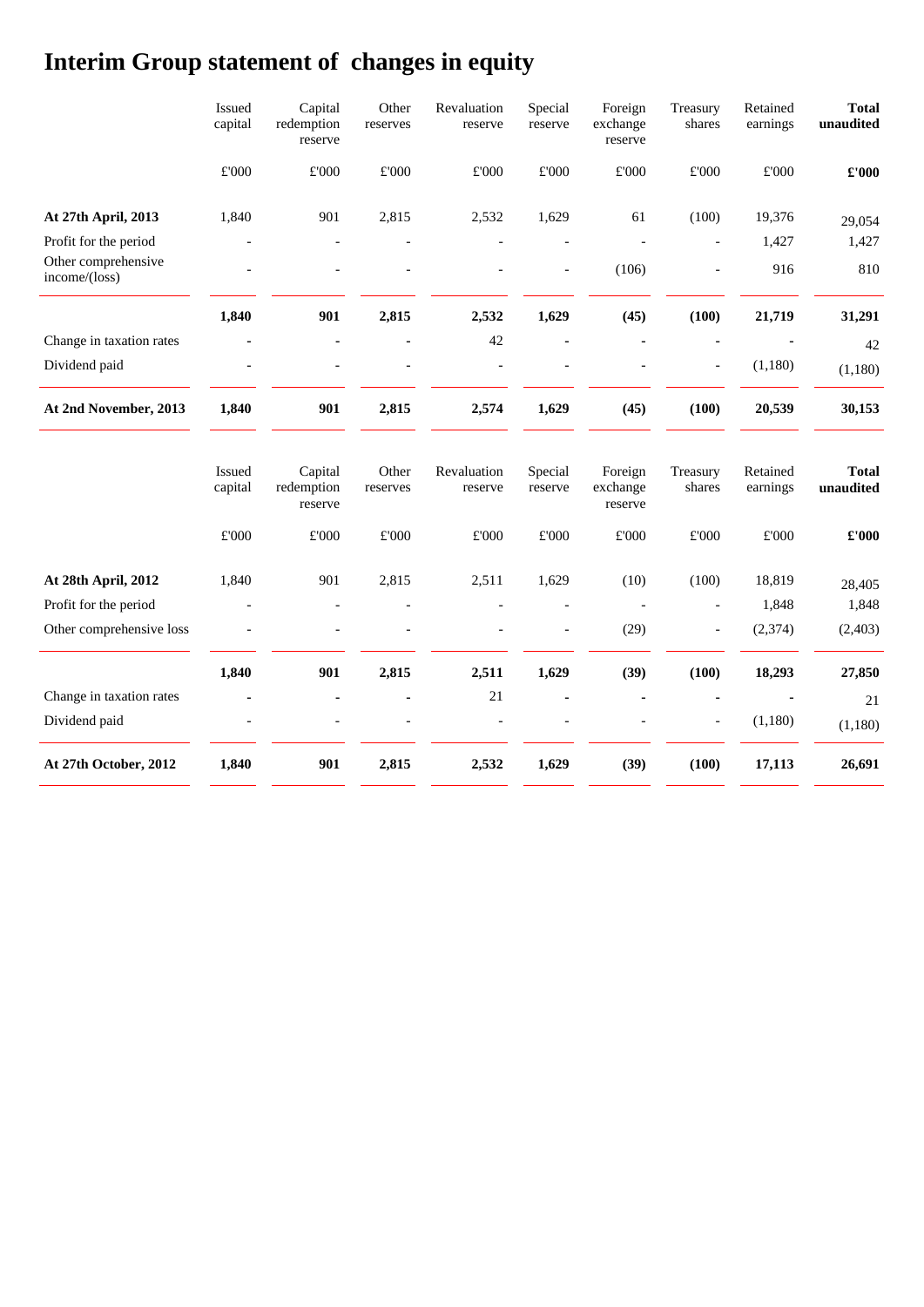## **Interim Group cash flow statement**

|                                                                                                | 27 weeks<br>ended 2nd | 26 weeks<br>ended 27th |
|------------------------------------------------------------------------------------------------|-----------------------|------------------------|
|                                                                                                | Nov., 2013            | Oct., 2012             |
|                                                                                                | unaudited             | unaudited              |
|                                                                                                | £'000                 | £'000                  |
|                                                                                                |                       | restated*              |
| Profit before taxation                                                                         | 1,871                 | 2,415                  |
| Adjustments to reconcile profit before taxation to net cash in flows from operating activities |                       |                        |
| Depreciation charge                                                                            | 622                   | 700                    |
| Amortisation charge                                                                            | 158                   | 175                    |
| Profit on disposal of fixed assets                                                             | (57)                  | (48)                   |
| Finance costs                                                                                  | 163                   | 123                    |
| Foreign exchange movements                                                                     | (74)                  | (8)                    |
| (Increase)/decrease in inventories                                                             | (1,658)               | 869                    |
| Decrease/(increase) in receivables                                                             | 78                    | (513)                  |
| Increase in prepayments                                                                        | (366)                 | (191)                  |
| (Decrease)/increase in payables                                                                | (781)                 | 1,105                  |
| Increase/(decrease) in progress payments                                                       | 2,637                 | (944)                  |
| Pension fund deficit payments                                                                  | (115)                 | (50)                   |
| Cash generated from operating activities                                                       | 2,478                 | 3,633                  |
| Interest paid                                                                                  | (36)                  | (29)                   |
| Taxation paid                                                                                  | (256)                 | (1,012)                |
| Net cash flow from operating activities                                                        | 2,186                 | 2,592                  |
| <b>Investing activities</b>                                                                    |                       |                        |
| Purchase of property, plant and equipment                                                      | (467)                 | (730)                  |
| Sale of property, plant and equipment                                                          | 135                   | 48                     |
| Net cash flows used in investing activities                                                    | (332)                 | (682)                  |
| <b>Financing activities</b>                                                                    |                       |                        |
| Dividend paid                                                                                  | (1,180)               | (1,180)                |
| Net cash flows used in financing activities                                                    | (1,180)               | (1,180)                |
| Movement in cash and cash equivalents                                                          | 674                   | 730                    |
| Opening cash and cash equivalents                                                              | 13,447                | 10,037                 |
| Closing cash and cash equivalents                                                              | 14,121                | 10,767                 |

\*The interim consolidated financial statements as at 27th October, 2012 have been restated to reflect amendments to IAS 19, Employee Benefits, as detailed in note 2.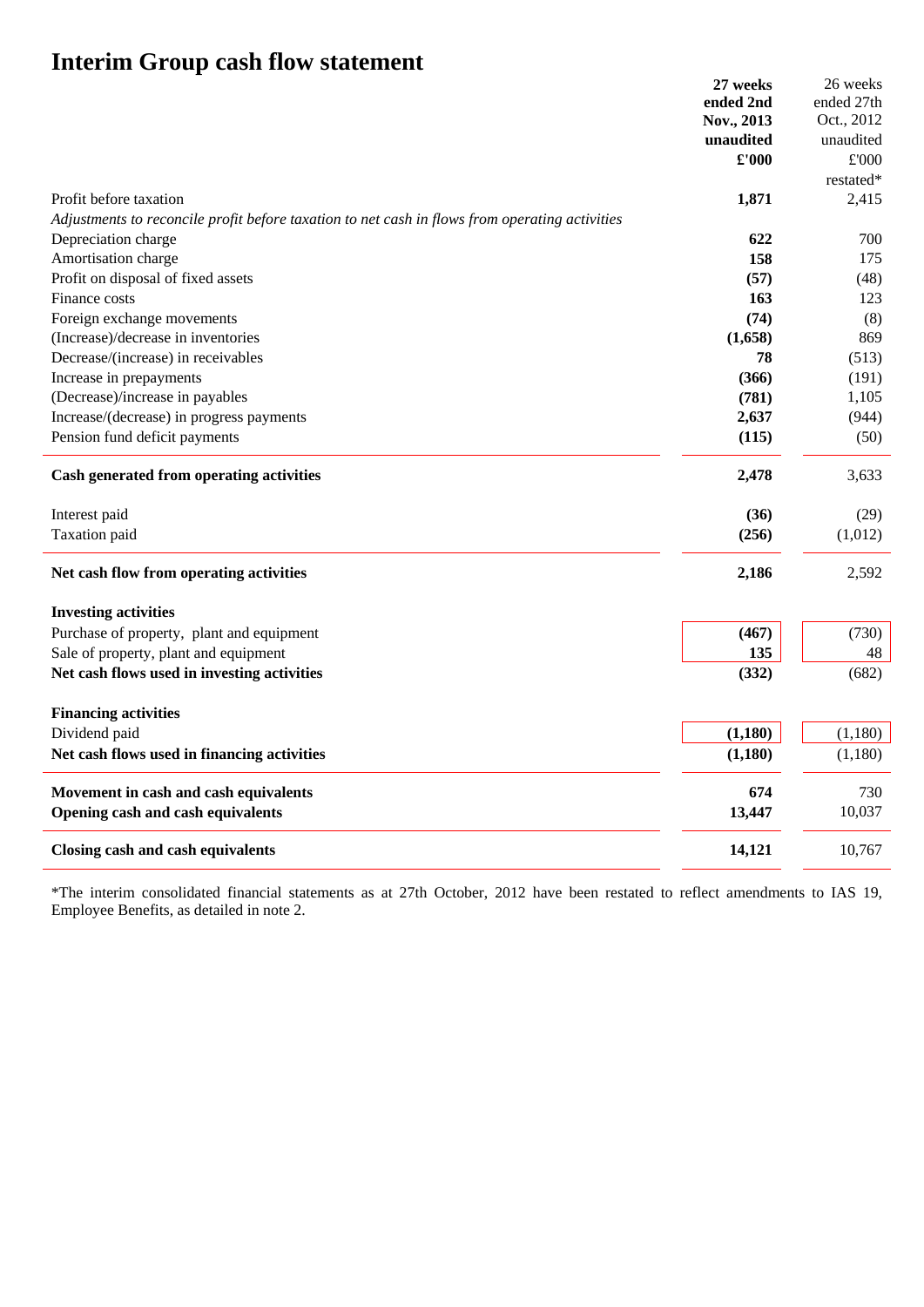### **Notes to the interim Group financial statements**

### **1 Corporate information**

MS INTERNATIONAL plc is a public limited company incorporated in England and Wales. The Company's ordinary shares are traded on the AIM market of the London Stock Exchange. The principal activities of the Company and its subsidiaries ("the Group") are described in Note 5.

The interim condensed consolidated financial statement of the Group for the twenty seven weeks ended 2nd November, 2013 were authorised for issue in accordance with a resolution of the directors on 28th November, 2013.

### **2 Basis of preparation and accounting policies**

The annual financial statements of the Group are prepared in accordance with IFRS as adopted by the European Union. The condensed set of financial statements included in this half-yearly financial report which has not been audited has been prepared in accordance with International Accounting Standard 34, "Interim Financial Reporting," as adopted by the European Union.

The interim financial information has been reviewed by the Group's auditors, Ernst & Young LLP, their report is included on page 3. These interim financial statements do not constitute statutory financial statements within the meaning of section 435 of the Companies Act 2006. The interim condensed consolidated financial statements do not include all the information and disclosures required in the annual financial statements and should be read in conjunction with the Group's annual financial statements as at 27th April, 2013.

The Group has adopted all applicable amendments to standards with an effective date from 28th April, 2013.The Group has adopted amendments to IAS 19 Employee benefits including consequential amendments to other standards, with a date of initial application of 1st January, 2013 and restated the prior year's results accordingly.

IAS 19R includes a number of amendments to the accounting for defined benefit schemes. In the case of the Group, the transition to IAS 19R had an impact on the accounting for interest on the defined benefit scheme and on the accounting of scheme administration costs.

For the period to 2nd November, 2013, the amendment has reduced operating profit by £171,000, increased net financing costs by £127,000 and increased other comprehensive income by £298,000.

For the period to 27th October, 2012, the restatement has reduced operating profit by £155,000, increased net financing costs by £71,000 and increased other comprehensive income by £226,000.

The Group has also adopted IFRS 7- Disclosures offsetting Financial Assets and Financial Liabilities, IFRS Fair Value Measurement, both effective from 1st January, 2013, and IAS IR- Presentation of Financial Statements in the period. Adoption of these standards did not have any material impact on the financial performance or position of the Group.

The figures for the year ended 27th April, 2013 do not constitute the Group's statutory accounts for the period but have been extracted from the statutory accounts. The auditor's report on those accounts, which have been filed with the Registrar of Companies, was unqualified and did not contain any statement under section 498(2) or (3) of the Companies Act 2006.

#### **3 Principal risks and uncertainties**

The principal risk and uncertainties facing the Group relate to levels of customer demand for the Group's products and services. Customer demand is driven mainly by general economic conditions but also by pricing, product quality and delivery performance of MS INTERNATIONAL plc and in comparison with our competitors. Sterling exchange rates against other currencies can influence pricing.

The Group has considerable financial resources together with long term contracts with a number of customers. As a consequence, the Directors believe that the Group is well placed to manage its business risk successfully despite the current uncertain economic outlook.

After making enquiries the Directors have a reasonable expectation that the Company and the Group have adequate resources to continue in operational existence for the foreseeable future. Accordingly, they continue to adopt the going concern basis in preparing the annual report and accounts.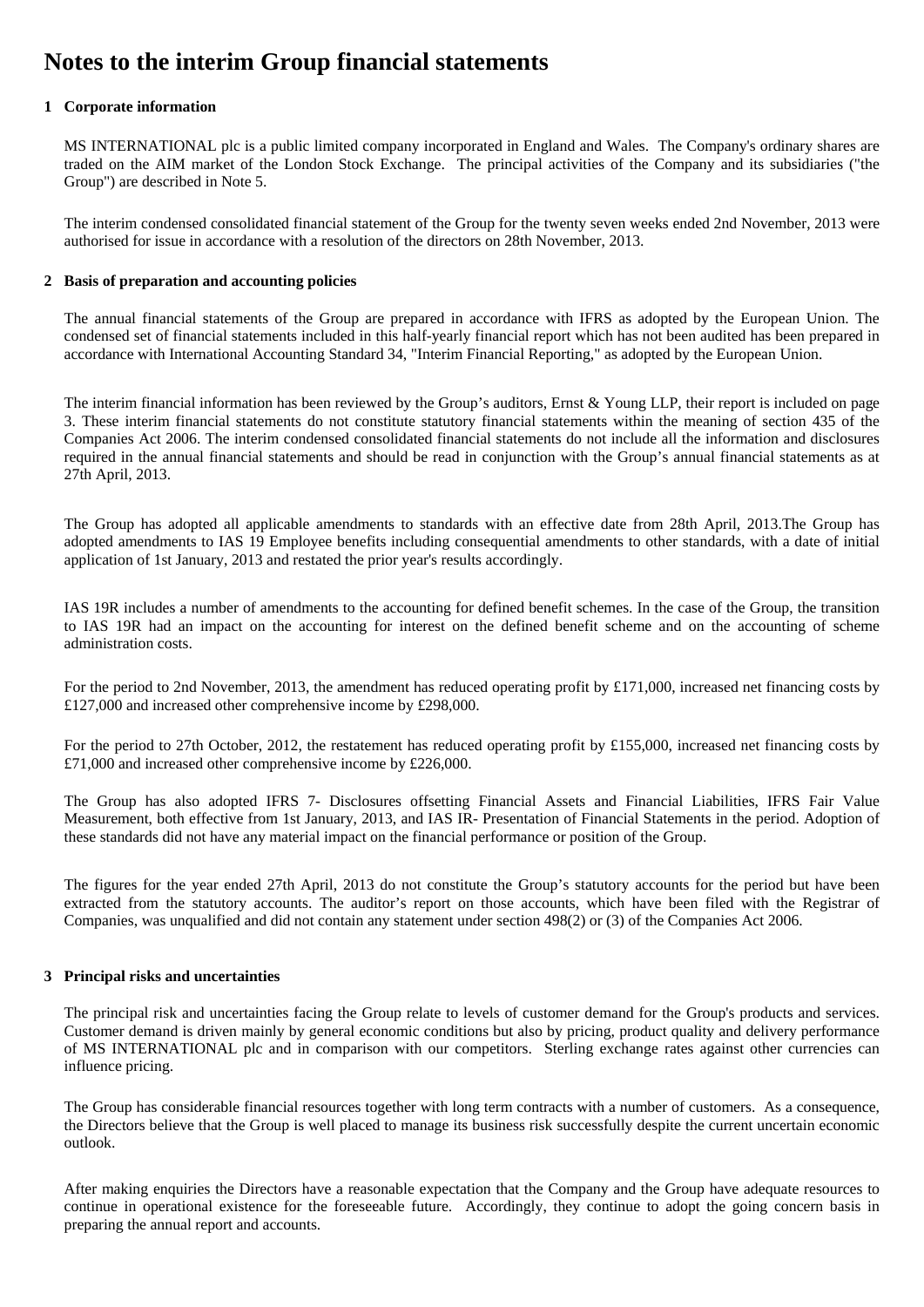### **4 Statement of directors' responsibilities**

The directors as listed on page 1 confirm that this condensed set of financial statements has been prepared in accordance with IAS 34 as adopted by the European Union, and that the interim report herein includes a fair review of the information required by DTR 4.2.7 and DTR 4.2.8, which includes information required on material transactions with related parties and changes since the last annual report.

### **5 Segment information**

### **(a) Primary reporting format - divisional segments**

 The reporting format is determined by the differences in manufacture and services provided by the Group. The Defence division is engaged in the design, manufacture and service of defence equipment. The Forgings division is engaged in the manufacture of forgings. The Petrol Station Forecourt Structures division is engaged in the design and construction of petrol station forecourt structures. The Directors are of the opinion that seasonality does not significantly affect these results.

The following table presents revenue and profit information about the Group's divisions for the periods ended 2nd, November, 2013 and 27th, October, 2012.

|                        | Defence |        | Forgings |       | Petrol Station<br>Superstructures |       | Total             |                   |
|------------------------|---------|--------|----------|-------|-----------------------------------|-------|-------------------|-------------------|
|                        | 2013    | 2012   | 2013     | 2012  | 2013                              | 2012  | 2013<br>unaudited | 2012<br>unaudited |
|                        | £000    | £000   | £000     | £000  | £000                              | £000  | £000              | £000<br>restated  |
| <b>Revenue</b>         |         |        |          |       |                                   |       |                   |                   |
| External               | 9,450   | 12,336 | 7,393    | 7,234 | 6,500                             | 6,709 | 23,343            | 26,279            |
| Total revenue          | 9,450   | 12,336 | 7,393    | 7,234 | 6,500                             | 6,709 | 23,343            | 26,279            |
| <b>Segment result</b>  | 676     | 1,322  | 546      | 255   | 812                               | 961   | 2,034             | 2,538             |
| Net finance expense    |         |        |          |       |                                   |       | (163)             | (123)             |
| Profit before taxation |         |        |          |       |                                   |       | 1,871             | 2,415             |
| Taxation               |         |        |          |       |                                   |       | (444)             | (567)             |
| Profit for the period  |         |        |          |       |                                   |       | 1,427             | 1,848             |
| Capital expenditure    | 106     | ۰      | 145      | 209   | 66                                | 521   |                   |                   |
| Depreciation           | 93      | 158    | 222      | 232   | 176                               | 168   |                   |                   |

The following table presents segment assets and liabilities of the Group's divisions for the periods ended 2nd, November, 2013 and 27th, April, 2013.

| <b>Segmental assets</b><br>Unallocated assets           | 29,537 | 27,153 | 5,713 | 6,654 | 5,055 | 5,585 | 40,305<br>13,704 | 39,392<br>12,662 |
|---------------------------------------------------------|--------|--------|-------|-------|-------|-------|------------------|------------------|
| Total assets                                            |        |        |       |       |       |       | 54,009           | 52,054           |
| <b>Segmental liabilities</b><br>Unallocated liabilities | 12.491 | 10.459 | 1,786 | 2,681 | 2,992 | 4,158 | 17,269<br>6,587  | 17,298<br>5,702  |
| <b>Total liabilities</b>                                |        |        |       |       |       |       | 23,856           | 23,000           |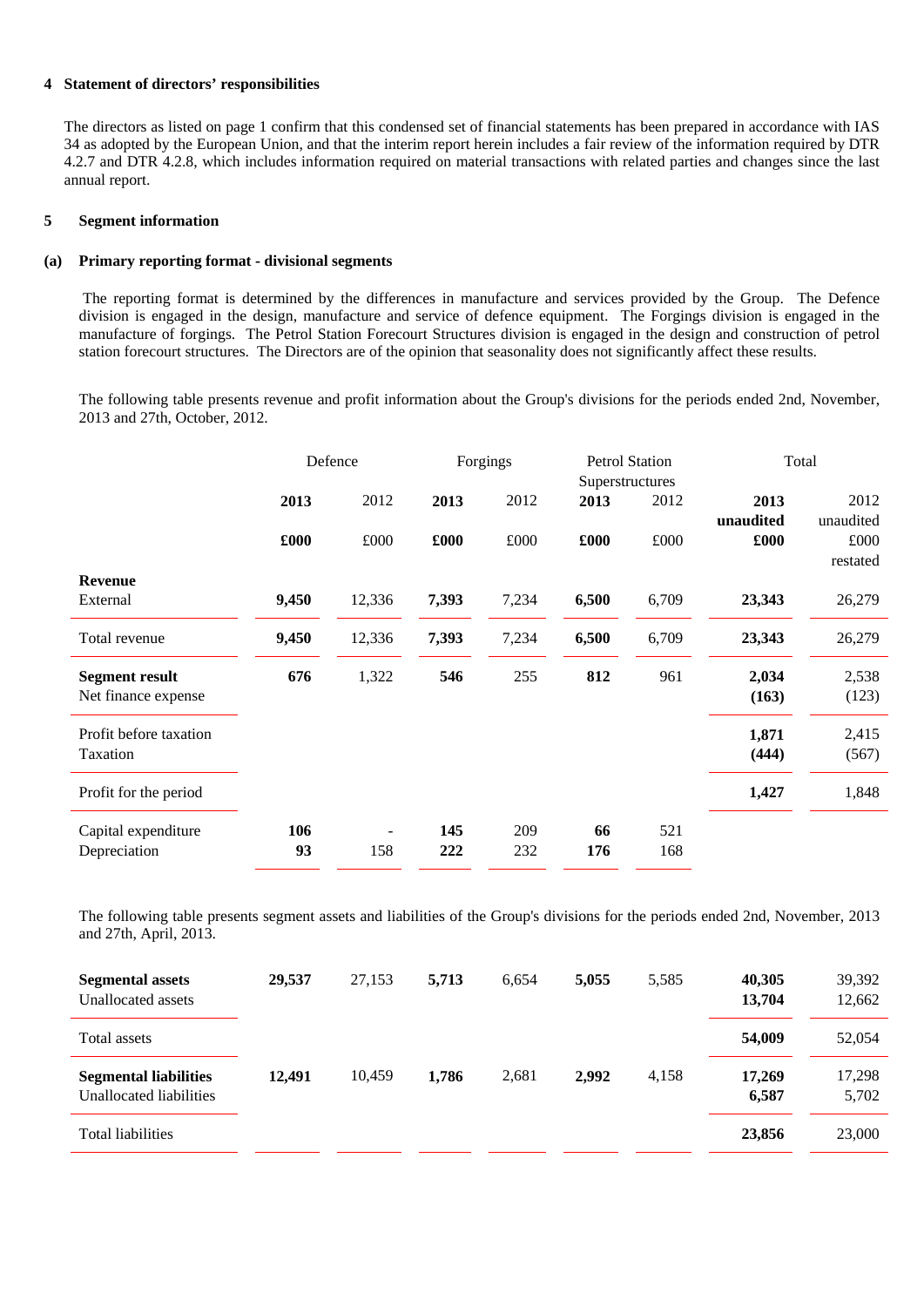### **6 Income tax**

The major components of income tax expense in the consolidated income statement are:

|                                                                        | 27 weeks      | 26 weeks   |
|------------------------------------------------------------------------|---------------|------------|
|                                                                        | ended 2nd     | ended 27th |
|                                                                        | Nov., 2013    | Oct., 2012 |
|                                                                        | unaudited     | unaudited  |
|                                                                        | $\pounds 000$ | £'000      |
|                                                                        |               | restated   |
| Current income tax charge                                              | 581           | 764        |
| Current tax                                                            | 581           | 764        |
| Relating to origination and reversal of temporary differences          | (72)          | (160)      |
| Impact of reduction in deferred tax rate (23% to 21%)                  | (65)          | (37)       |
| Deferred tax                                                           | (137)         | (197)      |
| Total income tax expense reported in the consolidated income statement | 444           | 567        |

#### **7 Earnings per share**

The calculation of basic and diluted earnings per share is based on:

- (a) Profit for the period attributable to equity holders of the parent of £1,427,000 (2012 £1,848,000 restated);
- (b) 18,151,025 (2012 18,151,025) Ordinary shares, being the weighted average number of Ordinary shares in issue.

This represents 18,396,073 being the weighted average number of Ordinary shares in issue less 245,048 being the weighted average number of shares held within the ESOT.

### **8 Dividends paid and proposed**

|                                                                                                                                | 27 weeks<br>ended 2nd   | 26 weeks<br>ended 27th  |
|--------------------------------------------------------------------------------------------------------------------------------|-------------------------|-------------------------|
|                                                                                                                                | Nov., 2013<br>unaudited | Oct., 2012<br>unaudited |
| Declared and paid during the six month period<br>Dividend on ordinary shares<br>Final dividend for 2013 - 6.50p (2012 - 6.50p) | $\pounds 000$<br>1,180  | £'000<br>1,180          |
| Proposed for approval<br>Interim dividend for $2014 - 1.50p(2013 - 1.50p)$                                                     | 270                     | 270                     |

Dividends warrants will be posted on 2nd January, 2014 to those members registered on the books of the Company on 13th December, 2013.

### **9 Property, plant and equipment**

Acquisitions and disposals:

During the 27 weeks ended 2nd November, 2013, the Group acquired assets with a cost of £467,000 (2012 - £730,000).

Assets with a net book value of £78,000 (2012 - £Nil) were disposed of by the Group for proceeds of £135,000 (2012 - £48,000) during the 27 weeks ended 2nd November, 2013, resulting in a gain on disposal of £57,000 (2012 - £48,000).